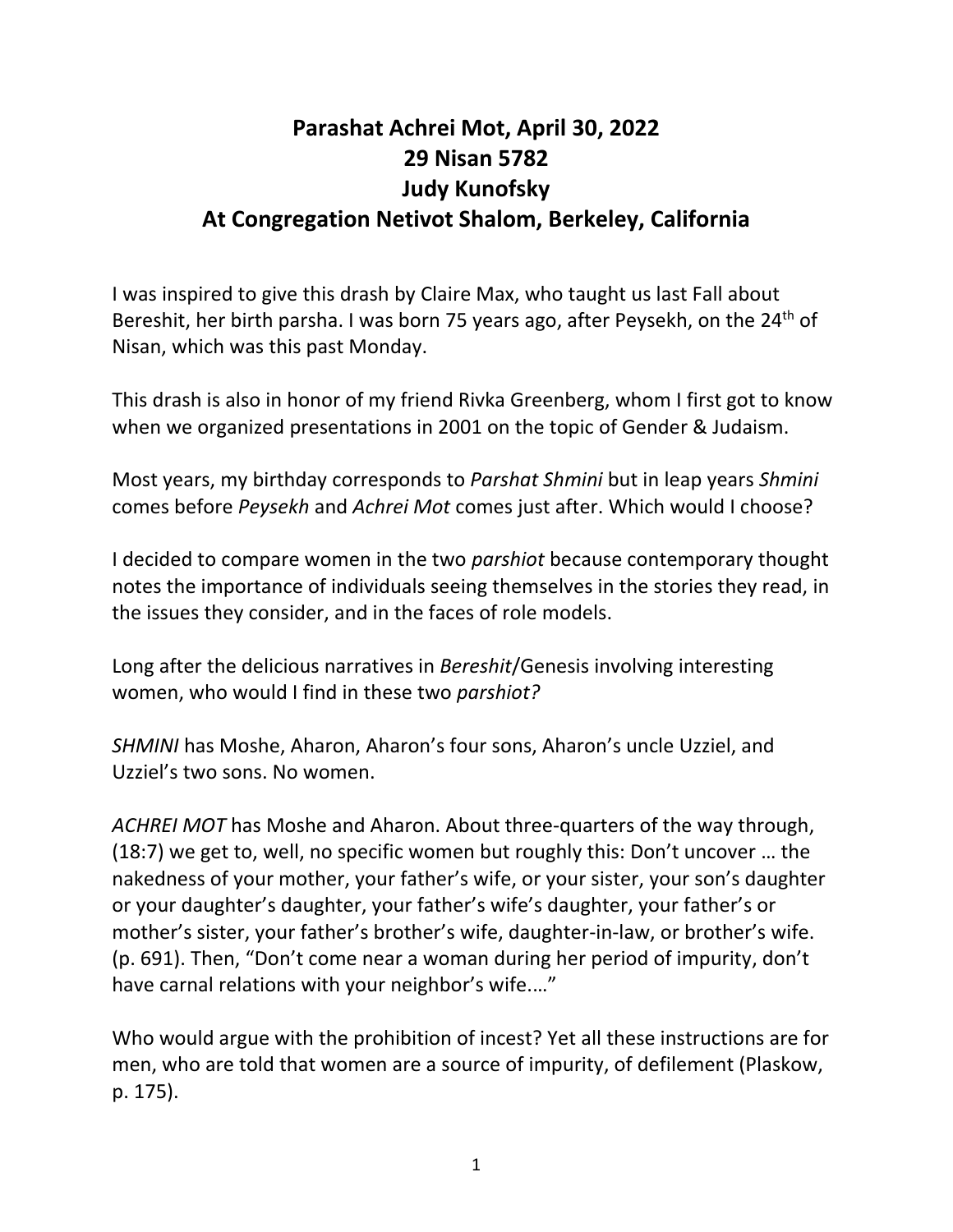I've chosen to talk about *ACHREI MOT* and deliberately asked for the honor of the fifth *aliya*, which contains this language, to take ownership even of Torah whose language is troubling.

How do I feel listening to Torah when there are no ACTIVE women in a *parshe?*

I do feel included in the mass of Israelites leaving *Mitzrayim*, receiving the Torah, wandering in the desert for 40 years, then settling the promised land.

Unfortunately, there are numerous instances in which the Torah makes clear that its COMPILERS did not think of the Israelites per se as including the women. For example:

In *Shmot*/Exodus 32.2, Aharon says, "Take off the gold rings that are on the ears of your wives, your sons, and your daughters…. (p. 530)

In *Dvarim*/Deuteronomy 29:10. Moshe says, "You stand this day, all of you, before the Lord your God – your tribal heads, your elders and your officials, all the men of Israel, your children, your wives, … (p. 1165)

I cringe when I hear this language. I know Moshe and Aharon were addressing me at Sinai and in the desert, not BECAUSE of the Torah's language but DESPITE it.

\* \* \*

Whether or not there are HUMAN females in a *parshe*, I do feel included because my mind and heart contain both male and female images for God.

My first experience using female God language was at community High Holyday services put on by the Beyt Chesed chavurah for Hillel thirty-five years ago. Beyt Chesed was one of the forerunners of Netivot Shalom and some of you were there.

I read aloud a prayer in English that used "She" for God. Tears welled up in many eyes, including my own.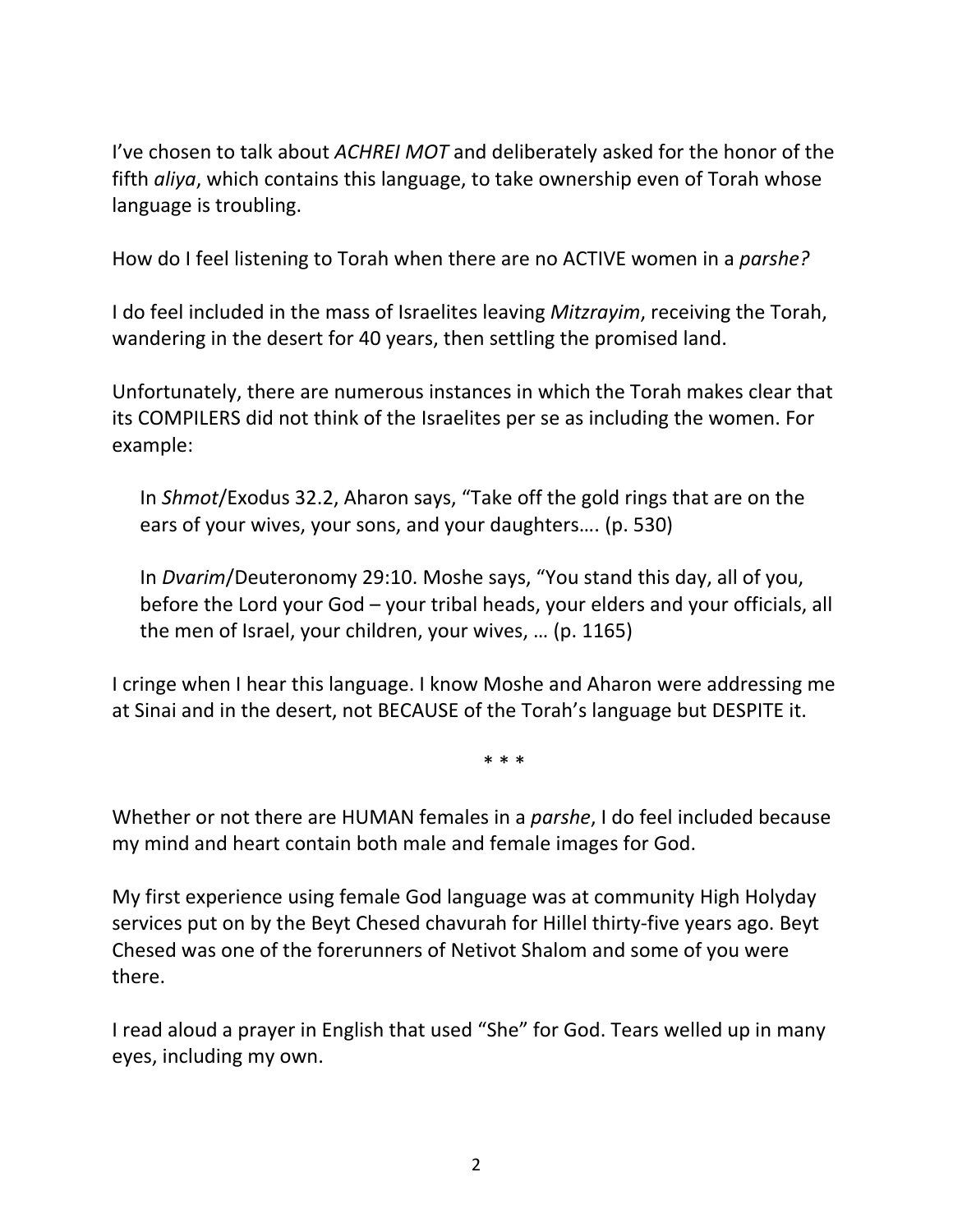Our liturgy uses multiple images to name the sacred because, for each of us, some metaphors speak more profoundly than others.

Claire Sherman once said how meaningful it is for her that in the High Holyday liturgy we talk of God as a potter, because she, Claire, is a potter.

What kinds of metaphors and pronouns do we use to talk about (and to) God? *HaShem* is the name. *HaMaqom* is the place. In Yiddish. *der Eybershter* is the one on high.

The editors of *Lev Shaleym*, our *sidur*, comment on the importance of words. They tell us (at the beginning of *P'sukei D'zimra)* (p. 122), "Just as divine speech created the world, so too with human speech: what we give voice to becomes more substantive, more real…. The prayers that we utter shape our inner lives…. (and prompt) us to shape a different external reality."

I think the exclusively masculine language about God in Hebrew and often in English, using the same pronouns that refer to human men, has led many to have a male image of God, even if Jewish theology denies that God is male.

Two weeks ago, we read in the *Hagode* (A Night of Questions, p. 46) *"Vayotsieynu Adoshem elokeynu misham b'yad khazaka u-vi-zroa netuya,"* "The Eternal One our God brought us out from there (from *Mitzrayim)* with a strong hand and an outstretched arm."

In your mind's eye did you see a human arm? If so, was it a male arm?

\* \* \*

Let's explore how to deal with this.

(ONE) When most of us were young, we were told in English class and maybe in religious school that "he" (whether for people or for God), incorporates "she." That is no longer convincing.

As Cal Linguistics Professor Eve Sweetser has told me, when a broader category (such as man meaning humans) shares a name with one sub-category (man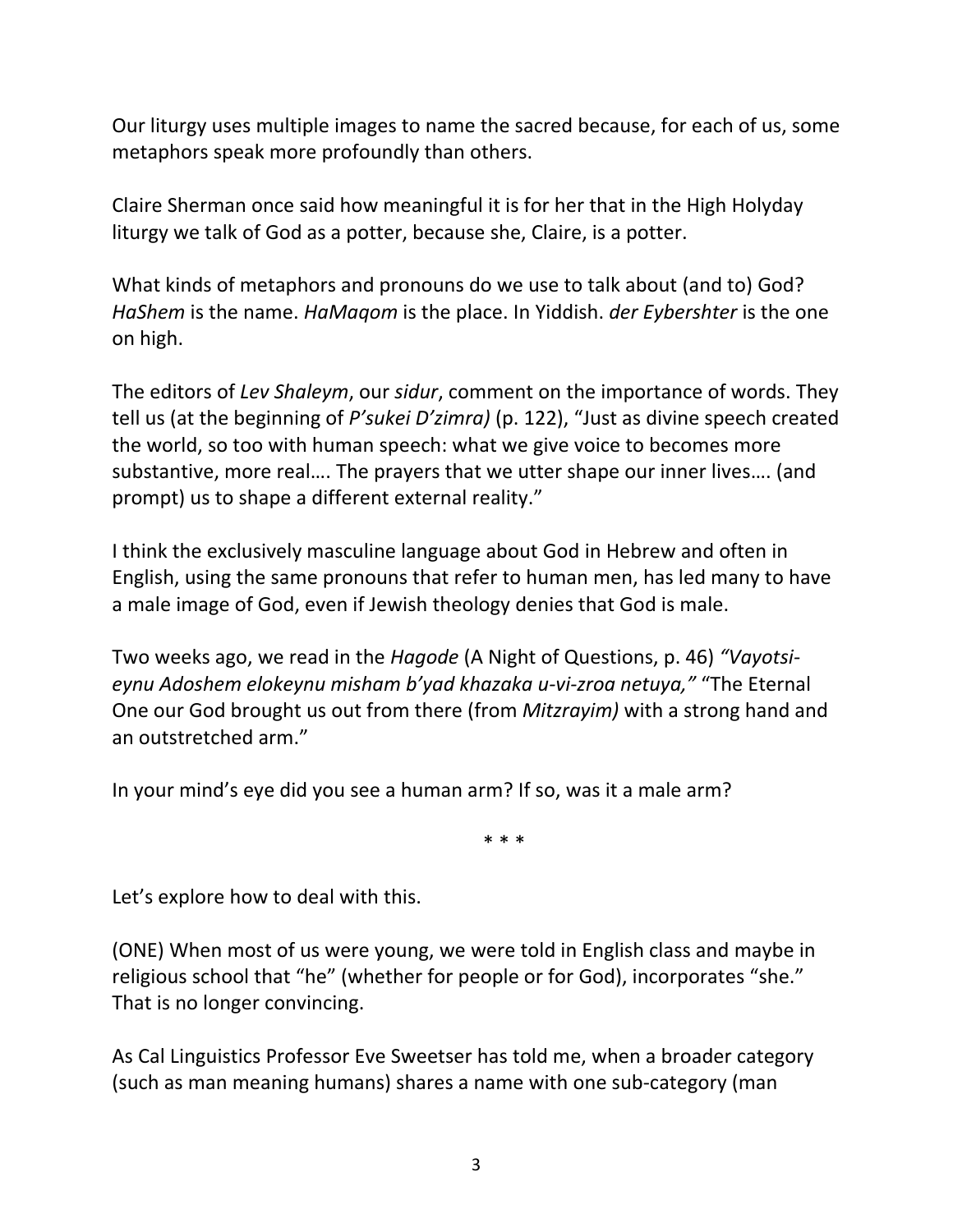meaning males), THAT sub-category is the core and other sub-categories (such as woman, female) are peripheral, are seen as other.

(TWO) In Jewish mystical tradition, the Shekhina, depicted as female, is the presence of God within each person. Some *minyanim* address *brachot* to Shekhina.

I'm not comfortable with association of the Shekhina exclusively with the female OR association of the God on high, who judges, punishes, and wages war on His enemies, exclusively with the male.

(THREE) You might right now be thinking that theologically you're really more of a Reconstructionist, feeling God as a force in the universe rather than a being who can or should be addressed with personal pronouns. Poet Marcia Falk has reframed liturgy this way.

Yet we have all chosen today to be HERE, using a *siddur* in which we address a personal God using personal pronouns.

It seems more honest to take seriously what gendered metaphors and pronouns we use for God, both in the liturgy and in our hearts.

(FOUR) Some *siddurim*, such as our own *Lev Shaleym*, have replaced He, Him, and His (in the English) with the word "God."

Others might like this, but when the word "God" is repeated over and over, I am distracted from my davening imagining the editors sitting around a table furiously replacing third-person pronouns or torturing sentences so they don't need personal pronouns.

Alternatively, we could start using "they" in English as God's preferred pronoun.

But to me, neither "God" nor "they," rather than male and female pronouns, is good enough.

And in Hebrew, second-person pronouns are gendered, so there's an additional problem.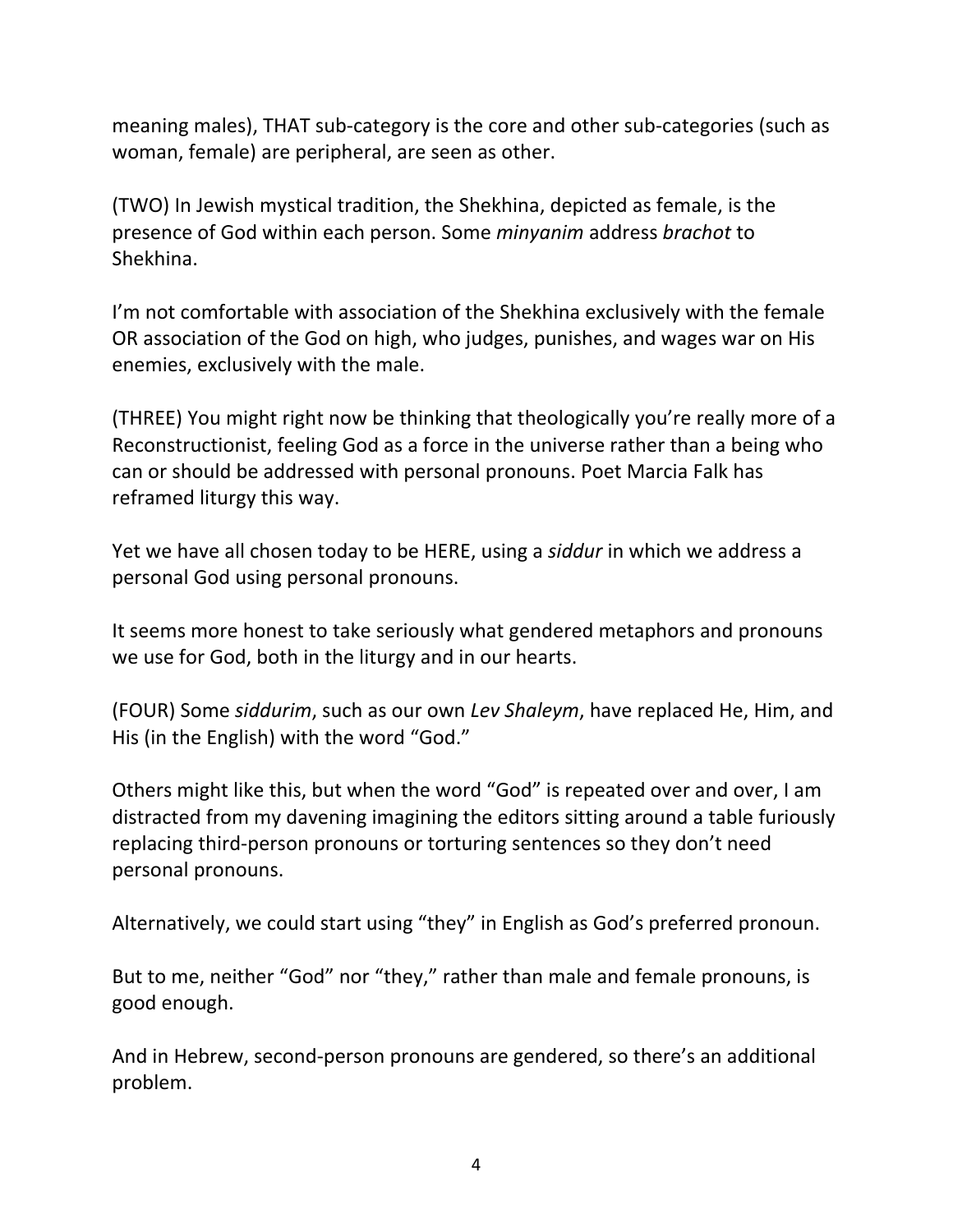I agree with Judith Plaskow, who wrote in 1990 in "Standing Again at Sinai, "Only deliberately disruptive – that is, female – metaphors can break the imaginative hold of male metaphors that have been used for millennia (p. 160)."

Our tradition tells us that God cannot be described in words. Yet words matter to us, to those who pray.

To quote Judith Plaskow again, "the capacity to see the One in and through the changing forms of the many, to glimpse the whole in and through its infinite images, is finally what monotheism is truly about. (p.152)."

For three decades, the Nishmat Shalom Minyan, most of whose participants also *daven* here, has used gender-balanced language in both Hebrew and English.

Our religious experiences have changed since women have come to the *bima.* How might our religious experiences change if we use both female and male metaphors and pronouns for God?

I invite you to explore pronouns in a few minutes, in Musaf:

• Instead of the words "God" or *"Adoshem,"* try saying or feeling "she" or "her."

• In the 2<sup>nd</sup> brokhe of the Musaf Amida (p. 186):

for

*Ata gibor l'olam adoshem*, "You are ever mighty, *Adoshem"*

try

*At gibora l'olam adoshem*

• In the 2<sup>nd</sup> paragraph of the *Kedusha* (p. 187),

for

*Barukh kvod adoshem mimkomo,* "Praised is *Adoshem*'s glory wherever He dwells."

try

*Barukh kvod adoshem mimkoma*, "Praised is Adoshem's glory wherever She dwells."